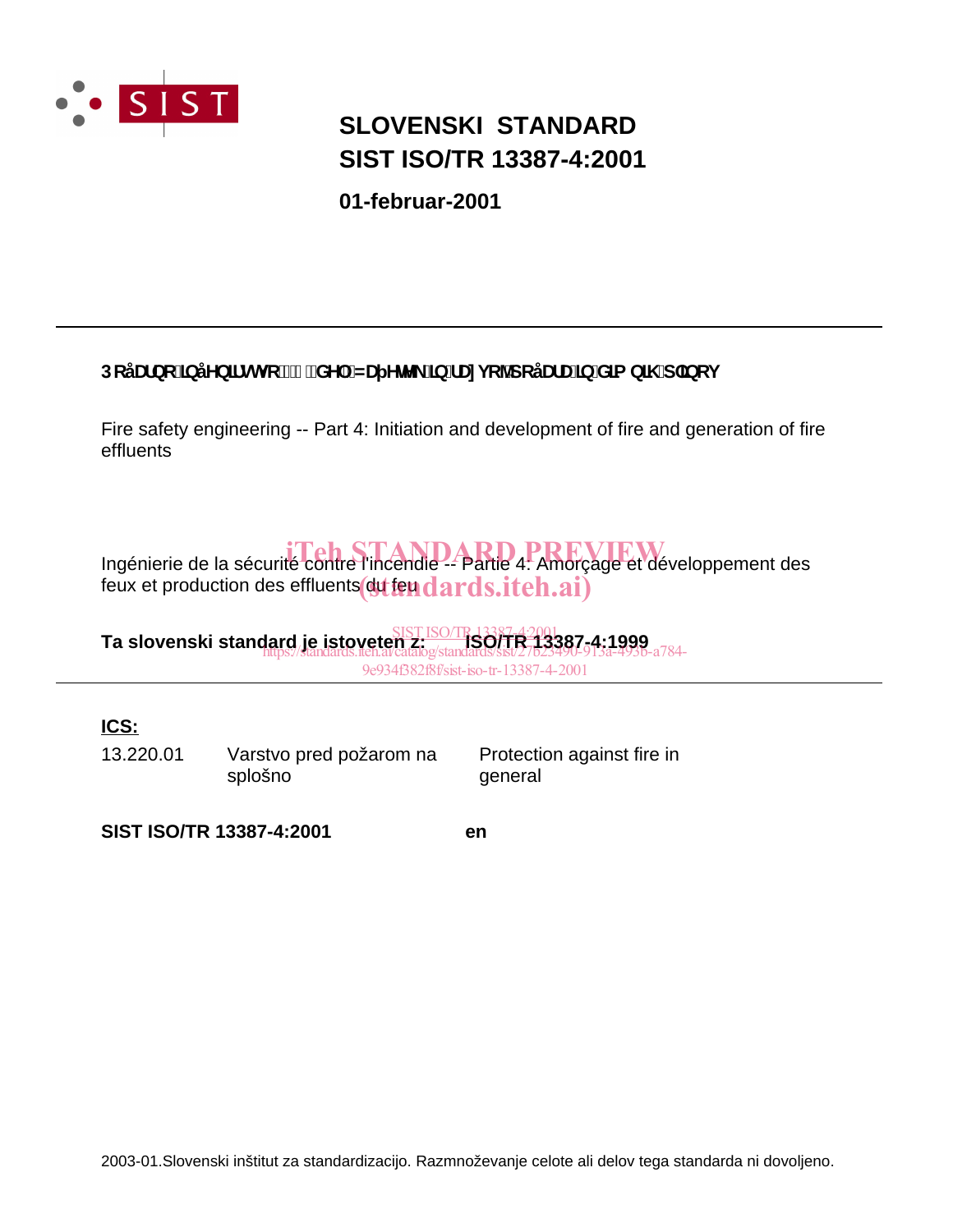**SIST ISO/TR 13387-4:2001**

## iTeh STANDARD PREVIEW (standards.iteh.ai)

SIST ISO/TR13387-4:2001 https://standards.iteh.ai/catalog/standards/sist/27b23490-913a-493b-a784- 9e934f382f8f/sist-iso-tr-13387-4-2001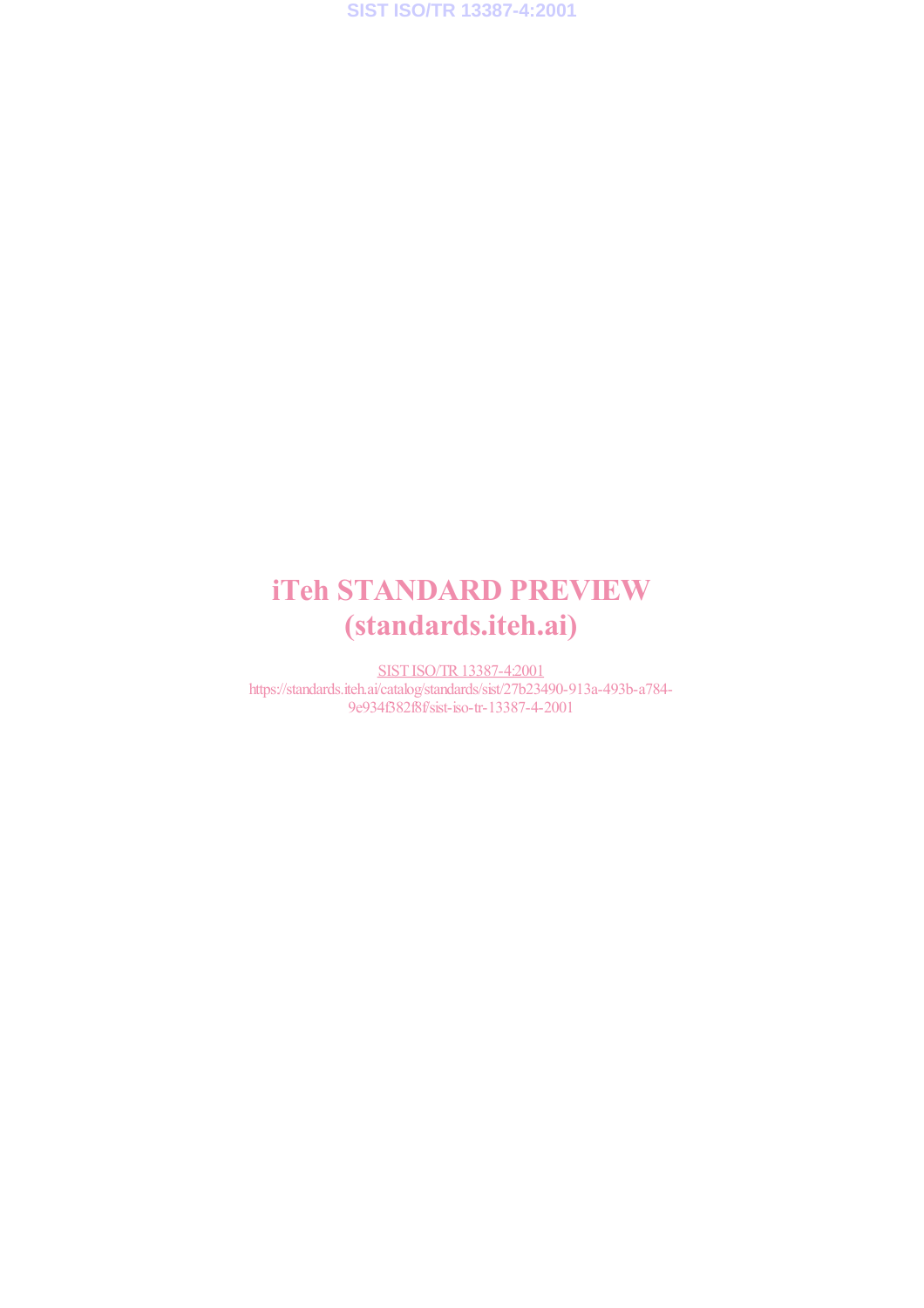# **TECHNICAL** REPORT

## **ISO/TR 13387-4**

First edition 1999-10-15

## **Fire safety engineering —**

**Part 4:** Initiation and development of fire and generation of fire effluents

iTeh Shapenierie de la sécurité contre l'incendie Partie 4: Amorçage et développement des feux et production des effluents du feundards.iteh.ai)

SIST ISO/TR 13387-4:2001 https://standards.iteh.ai/catalog/standards/sist/27b23490-913a-493b-a784- 9e934f382f8f/sist-iso-tr-13387-4-2001

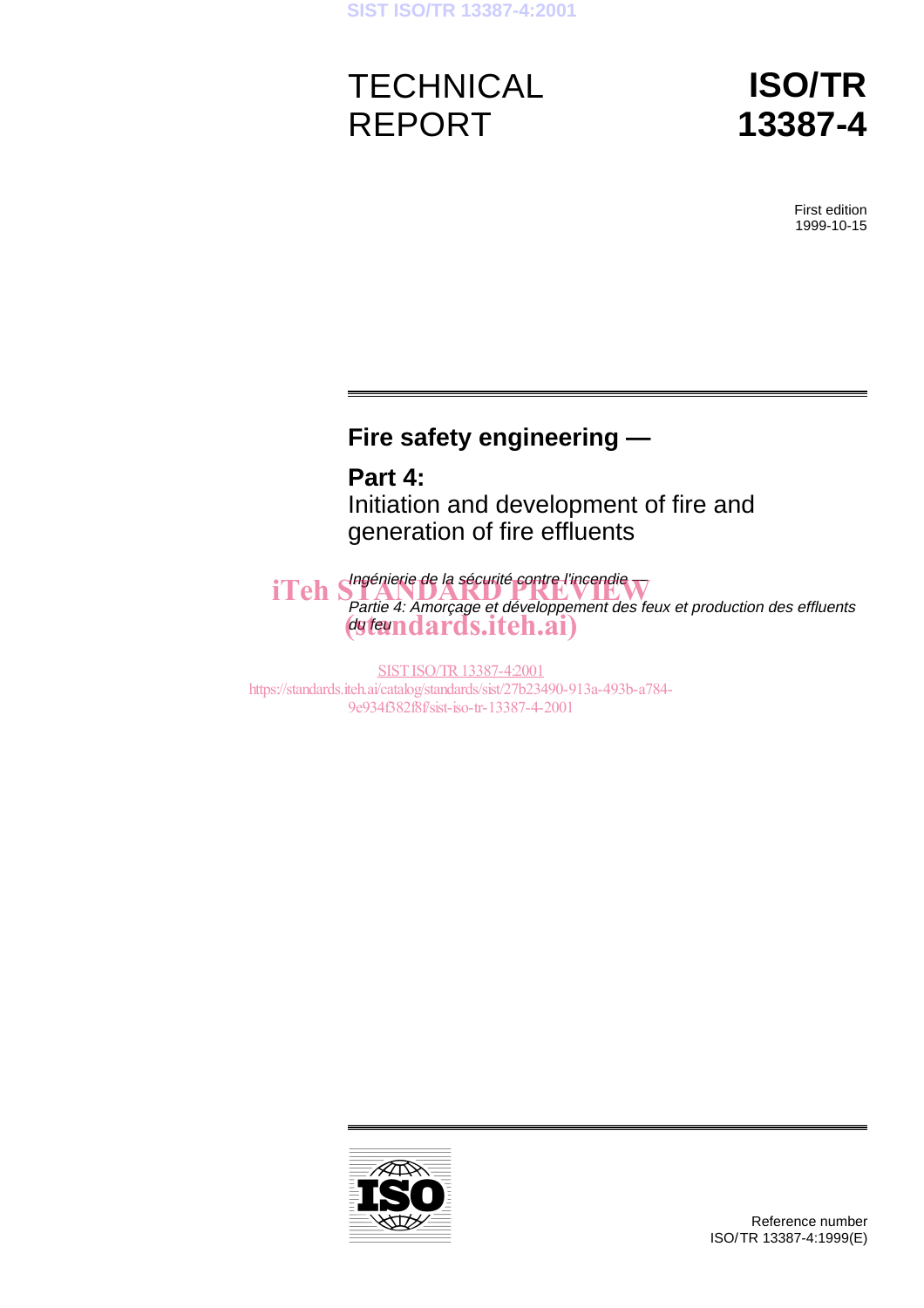#### **SIST ISO/TR 13387-4:2001**

#### ISO/TR 13387-4:1999(E)

#### **Contents**

C ISO 1999

All rights reserved. Unless otherwise specified, no part of this publication may be reproduced or utilized in any form or by any means, electronic or mechanical, including photocopying and microfilm, without permission in writing from the publisher.

International Organization for Standardization<br>Case postale 56 • CH-1211 Genève 20 • Switzerland Internet iso@iso.ch

Printed in Switzerland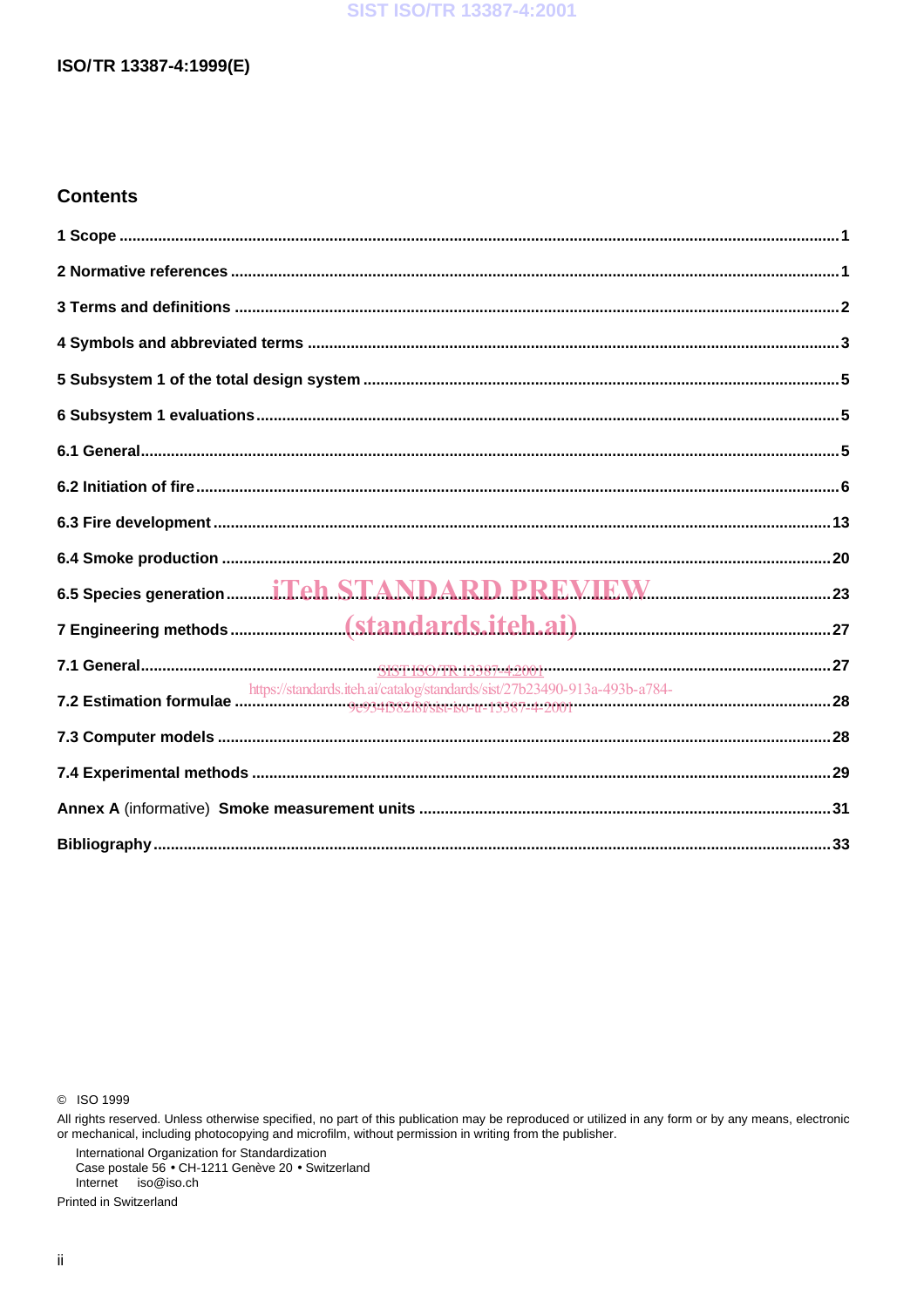#### **Foreword**

ISO (the International Organization for Standardization) is a worldwide federation of national standards bodies (ISO member bodies). The work of preparing International Standards is normally carried out through ISO technical committees. Each member body interested in a subject for which a technical committee has been established has the right to be represented on that committee. International organizations, governmental and non-governmental, in liaison with ISO, also take part in the work. ISO collaborates closely with the International Electrotechnical Commission (IEC) on all matters of electrotechnical standardization.

The main task of ISO technical committees is to prepare International Standards, but in exceptional circumstances a technical committee may propose the publication of a Technical Report of one of the following types:

- type 1, when the required support cannot be obtained for the publication of an International Standard, despite repeated efforts;
- type 2, when the subject is still under technical development or where for any other reason there is the future but not immediate possibility of an agreement on an International Standard;
- type 3, when a technical committee has collected data of a different kind from that which is normally published as an International Standard ("state of the art", for example).

Technical Reports of types 1 and 2 are subject to review within three years of publication, to decide whether they can be transformed into International Standards. Technical Reports of type 3 do not necessarily have to be<br>reviewed until the data they provide are considered to be no longer valid or useful reviewed until the data they provide are considered to be no longer valid or useful.

ISO/TR 13387-4, which is a Technical Report of type 2,<sup>338</sup>as fifepared by Technical Committee ISO/TC 92, Fire safety, Subcommittee SC<sup>14</sup>PFire safety tehginetelnagtandards/sist/27b23490-913a-493b-a784-2f8f/sist-iso-tr-13387-4-2001

It is one of eight parts which outlines important aspects which need to be considered in making a fundamental approach to the provision of fire safety in buildings. The approach ignores any constraints which might apply as a consequence of regulations or codes; following the approach will not, therefore, necessarily mean compliance with national regulations.

ISO/TR 13387 consists of the following parts, under the general title Fire safety engineering:

- Part 1: Application of fire performance concepts to design objectives
- Part 2: Design fire scenarios and design fires
- Part 3: Assessment and verification of mathematical fire models
- Part 4: Initiation and development of fire and generation of fire effluents
- Part 5: Movement of fire effluents
- Part 6: Structural response and fire spread beyond the enclosure of origin
- Part 7: Detection, activation and suppression
- $-$  Part 8: Life safety  $-$  Occupant behaviour, location and condition

Annex A of this part of ISO/TR 13387 is for information only.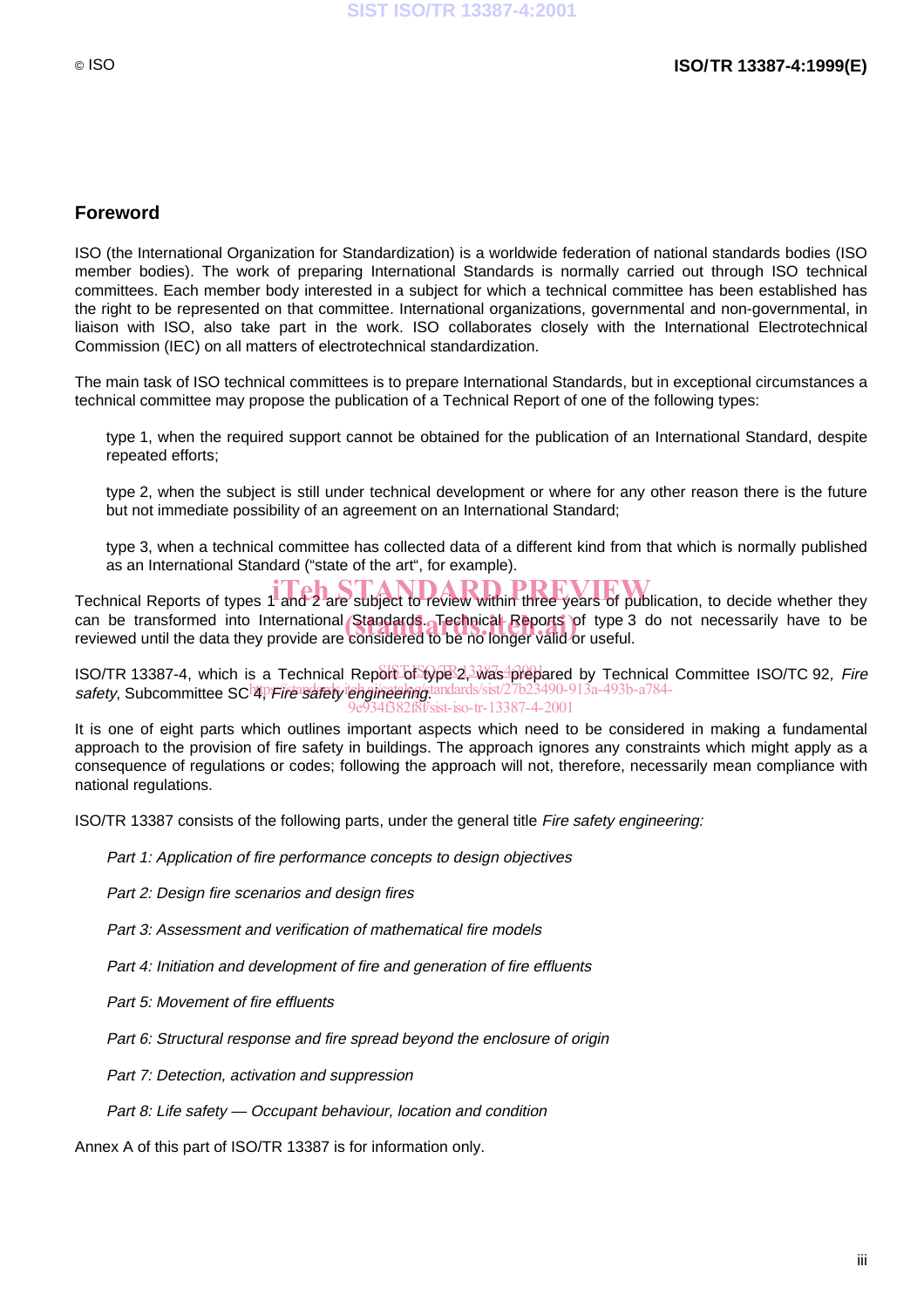#### **ISO/TR 13387-4:1999(E)** © ISO

#### **Introduction**

Evaluation of the initiation and development of fire and the generation of smoke and toxic species is an essential step in the fire safety design of buildings, processes, etc. These phenomena have been actively studied especially during the last twenty years. Calculation methods and computer codes have been developed to make the necessary evaluations. At the same time, advances in experimental techniques have made it possible to produce input data for the calculation methods and to run large-scale tests for assessing the validity and limitations of the models.

In most of the existing fire safety regulations, measures are taken to prevent the ignition of a fire by controlling the use of materials and by controlling the amount and location of possible ignition sources. It is not, however, possible to prevent all ignitions, and therefore measures are taken to control the fire development and the generation of smoke and toxic species. In most of the existing building regulations, ignitability, flame spread, burning rate, smoke production and toxic-species production are controlled by what are known as reaction-to-fire and flammability classifications. These are to a great extent empirical and based on product performance in a specific small-scale test. Similar regulations have been set on building contents, e.g. upholstered furniture, stored goods, etc., in some countries.

A more modern approach for prescriptive regulations is to establish the classification scheme based on small-scale tests in such a fashion that relative performance in one or more full-scale fire scenarios is replicated. If the scenarios are sufficiently representative of real fire scenarios, the classification system becomes more reliable than those based on performance in small-scale tests alone. ARD  $\bf PREVIEW$ 

In this document, the initiation and development of fire and the generation of hazardous species is considered as<br>nart of a global fire safety evaluation system. This part of ISO/TP 13387 is intended for use together with part of a global fire safety evaluation system. This part of ISO/TR 13387 is intended for use together with the other parts as described in clause 6. For some applications, this part alone may be sufficient.<br>SIST ISO/TR13387-4:2001

Clause 6 of this part of ISO/TR 13387 describes and provides guidance on the methods available to describe the physical and chemical processes involved in: 9e934f382f8f/sist-iso-tr-13387-4-2001

- initiation of fire;
- fire development;
- smoke generation;
- toxic-species generation.

Clause 7 is a discussion of the engineering methods available to evaluate the initiation and development of fire and the generation of smoke and gaseous species.

Quantitative information may be related to specific test conditions and/or specific commercial products, and thus the application of data under different conditions may result in significant errors.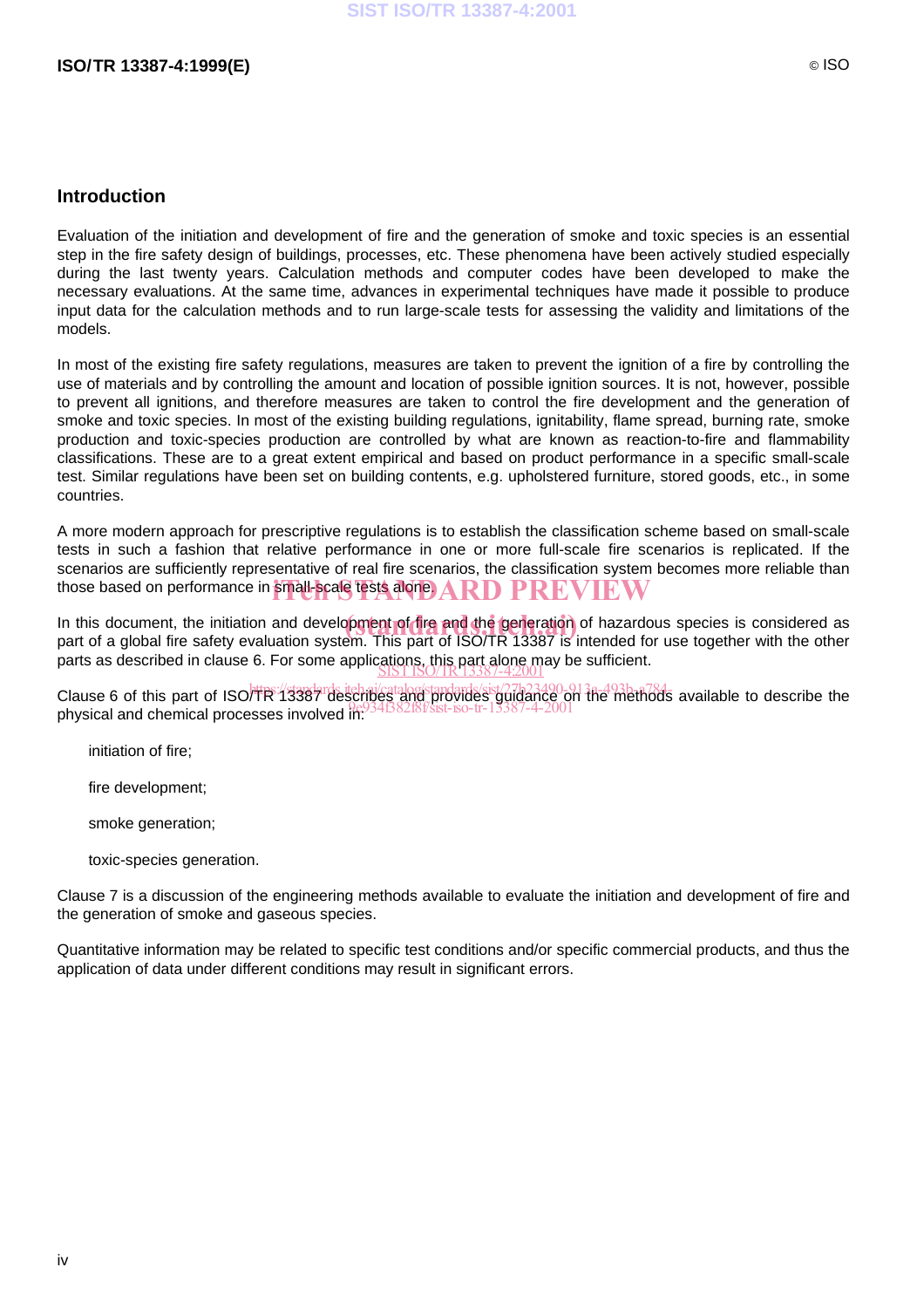### **Fire safety engineering —**

**Part 4:** Initiation and development of fire and generation of fire effluents

### **1 Scope**

This part of ISO/TR 13387 is intended to provide guidance to designers, regulators and fire safety professionals on the use of engineering methods for the prediction of the initiation of fire, the generation of fire effluents and the development of fire inside the room of origin. It is not intended as a detailed design guide, but could be used as the basis for the development of such a guide.

This part of ISO/TR 13387 provides a framework for critically reviewing the suitability of an engineering method for assessing the potential for the initiation and development of fire and the generation of fire effluents. It also provides assessing the potential for the initiation and development of fire and the generation of fire effluents. It also provides<br>guidance on the means to assess the effectiveness of fire safety measures meant to reduce the probab ignition, to control fire development and to reduce the accumulation of heat, smoke and toxic products or products causing non-thermal damage. The methods for calculating the effects of design fires for use in the design and assessment of fire safety of a building are also addressed s/sist/27b23490-913a-493b-a784-

9e934f382f8f/sist-iso-tr-13387-4-2001

#### **2 Normative references**

The following normative documents contain provisions which, through reference in this text, constitute provisions of this part of ISO/TR 13387. For dated references, subsequent amendments to, or revisions of, any of these publications do not apply. However, parties to agreements based on this part of ISO/TR 13387 are encouraged to investigate the possibility of applying the most recent additions of the normative documents indicated below. For undated references, the latest addition of the normative document referred to applies. Members of ISO and IEC maintain registers of currently valid international standards.

ISO 31-0:1992, Quantities and units — Part 0: General principles.

ISO 1000:1992, SI units and recommendations for the use of their multiples and certain other units.

ISO 5660-1:1993, Fire tests — Reaction to fire — Part 1: Rate of heat release from building products — (Cone calorimeter method).

ISO 7345:1987, Thermal insulation — Physical quantities and definitions.

ISO 9705:1993, Fire tests — Full-scale room test for surface products.

ISO/TR 11696-1, Use of reaction to fire tests — Part 1: Application of results to predict fire performance of building products by mathematical modelling.

ISO/TR 13387-1, Fire safety engineering — Part 1: Application of fire performance concepts to design objectives.

ISO/TR 13387-2, Fire safety engineering — Part 2: Design fire scenarios and design fires.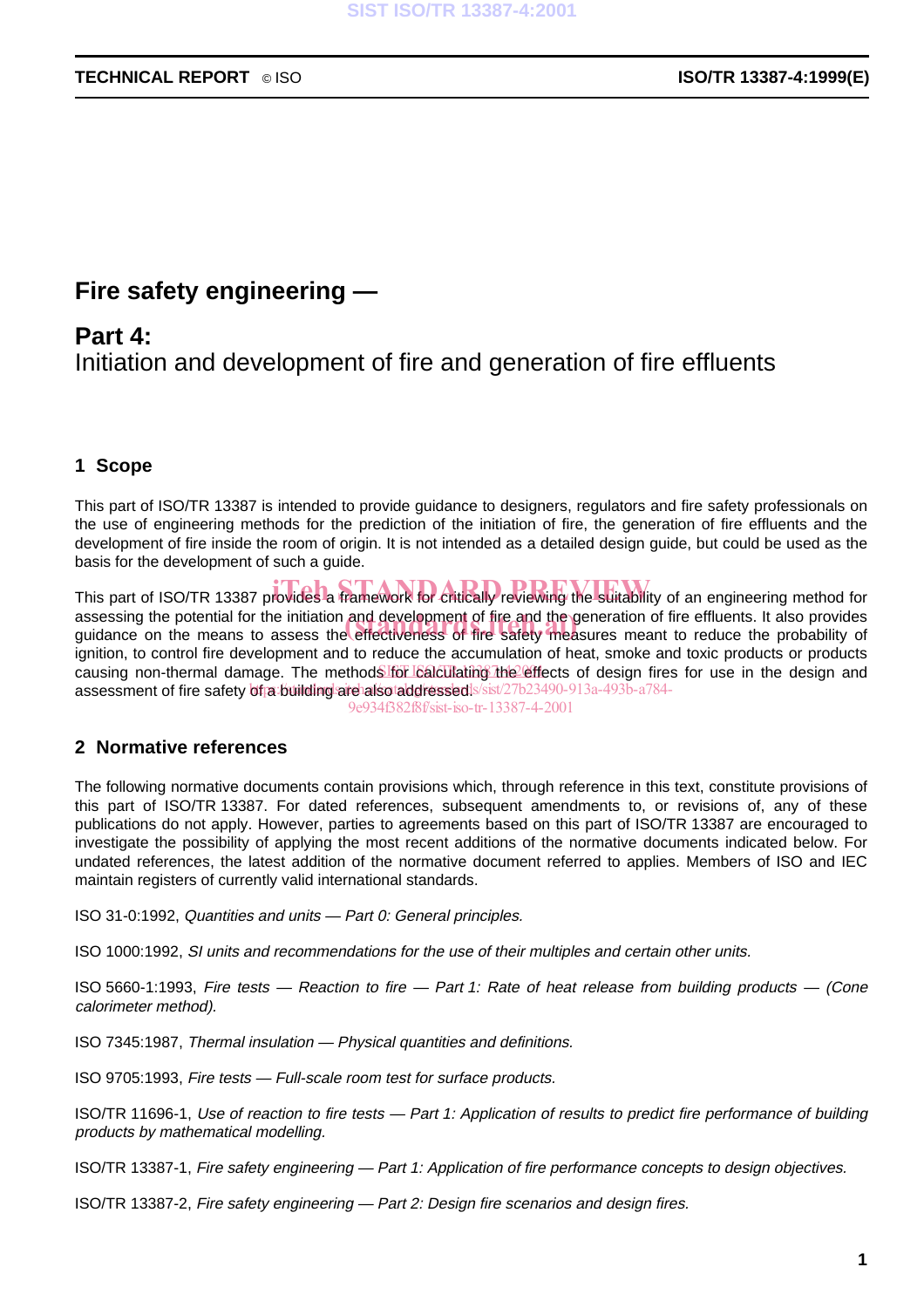#### **SIST ISO/TR 13387-4:2001**

#### **ISO/TR 13387-4:1999(E)** © ISO

ISO/TR 13387-3, Fire safety engineering — Part 3: Assessment and verification of mathematical fire models.

ISO/TR 13387-5, Fire safety engineering — Part 5: Movement of fire effluents.

ISO/TR 13387-6, Fire safety engineering — Part 6: Structural response and fire spread beyond the enclosure of origin.

ISO/TR 13387-7, Fire safety engineering — Part 7: Detection, activation and suppression.

ISO/TR 13387-8, Fire safety engineering — Part 8: Life safety — Occupant behaviour, location and condition.

ISO 13571, Fire hazard analysis — Life-threatening components of fire.

ISO 13943, Fire safety — Vocabulary.

### **3 Terms and definitions**

For the purposes of this part of ISO/TR 13387, the terms and definitions given in ISO 13943 and ISO/TR 13387-1 and the following apply.

#### **3.1**

#### **emissivity**

the ratio of the power per unit area radiated from a surface to that radiated from a black body at the same temperature

## iTeh STANDARD PREVIEW

#### **3.2 extinction coefficient**

extinction coefficient<br>a constant determining the decay of the lighbintensity in smoke per unit path length, given by *K* = (1/*l*) ln (*I<sub>0</sub>/I*)

It is expressed in  $m^{-1}$ .

SIST ISO/TR13387-4:2001 https://standards.iteh.ai/catalog/standards/sist/27b23490-913a-493b-a784- 9e934f382f8f/sist-iso-tr-13387-4-2001

#### **3.3 fire exposure**

a process by which, or the extent to which, humans, animals, materials, products or assemblies are subjected to the conditions created by a fire

#### **3.4**

#### **heat flux**

the rate at which heat crosses a surface per unit area of surface, expressed in W/m2

In ISO 1000 and ISO 31-0, this is referred to as "density of heat flow rate".

#### **3.5**

#### **heat of combustion**

the energy which unit mass of material or product is capable of releasing by complete combustion, expressed in J/kg

#### **3.6**

#### **heat of gasification**

the quantity of energy required to change a unit mass of material from condensed phase to vapour without change of temperature, expressed in J/kg

#### **3.7**

#### **ignition temperature**

the minimum temperature measured on a material at which sustained combustion can be initiated under specific test conditions, expressed in K

#### **3.8**

**opening factor**  $A_{\nu}^{\text{}}(h_{\nu})^{1/2}/A_{\text{T}}$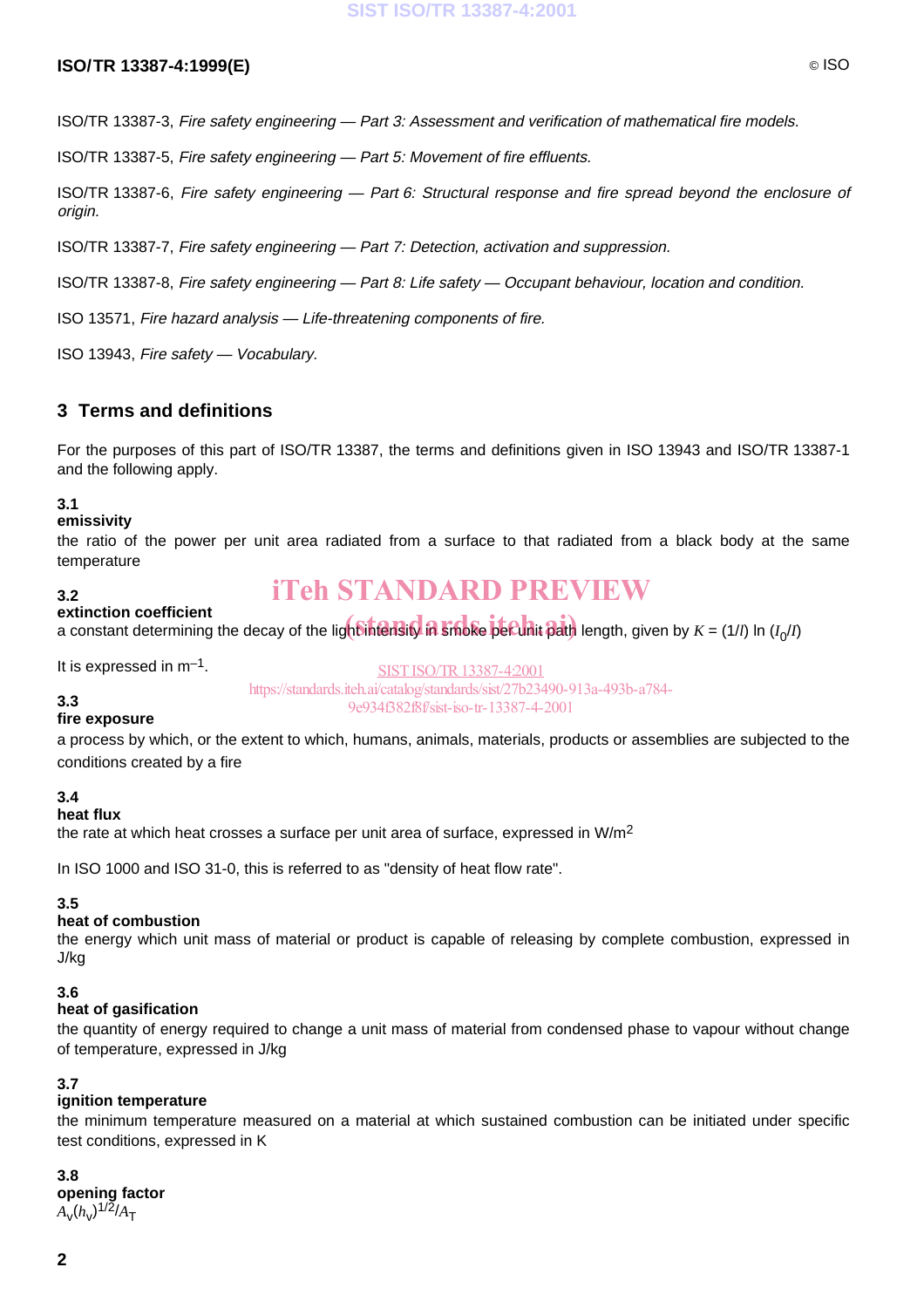It is expressed in  $m^{1/2}$ .

For the meanings of the symbols, see clause 4.

#### **3.9**

#### **pyrolysis**

a process of simultaneous phase and chemical-species change caused by heat

#### **3.10**

#### **smoke point**

minimum height of a laminar axisymmetric diffusion flame (fuel volumetric mass loss rate) at which smoke escapes from the tip of a flame, expressed in m

#### **3.11**

#### **specific heat capacity**

heat capacity divided by mass, expressed in J/(kg·K)

#### **3.12**

#### **thermal conductivity**

ratio of heat flux to temperature gradient, defined by the relation  $\vec{q}'' = -k \times \nabla T$ 

It is expressed in  $W/(m·K)$ .

#### **3.13**

#### **thermal diffusivity**

κ **Teh STANDARD PREVIEW** 

thermal conductivity divided by the density and the specific heat capacity, given by  $\kappa = k/\rho_c$ (standards.iteh.ai)

It is expressed in  $m^2/s$ .

#### SIST ISO/TR13387-4:2001

## **3.14**

**thermal inertia** the product of the thermal conductivity, the density and the specific heat capacity, given by *kpc* https://standards.iteh.ai/catalog/standards/sist/27b23490-913a-493b-a784-

It is equal to the square of thermal effusivity as defined in ISO 7345. It is expressed in  $J^2/(m^4 \cdot K^2 \cdot s)$ .

#### **3.15**

#### **total cross-sectional area of smoke**

the average cross-sectional area of smoke particles perpendicular to the light path multiplied by the number of smoke particles, expressed in m2

#### **3.16 ventilation factor**  $A_v(h_v)^{1/2}$

It is expressed in m<sup>5/2</sup>.

For the meanings of the symbols, see clause 4.

### **4 Symbols and abbreviated terms**

- $A_{v}$  area of an opening, expressed in  $m<sup>2</sup>$
- $A_{\text{fuel}}$  surface area of fuel, expressed in m<sup>2</sup>
- $A_F$  floor area, expressed in m<sup>2</sup>
- $A<sub>T</sub>$  total area of the bounding surfaces in an enclosure, expressed in m<sup>2</sup>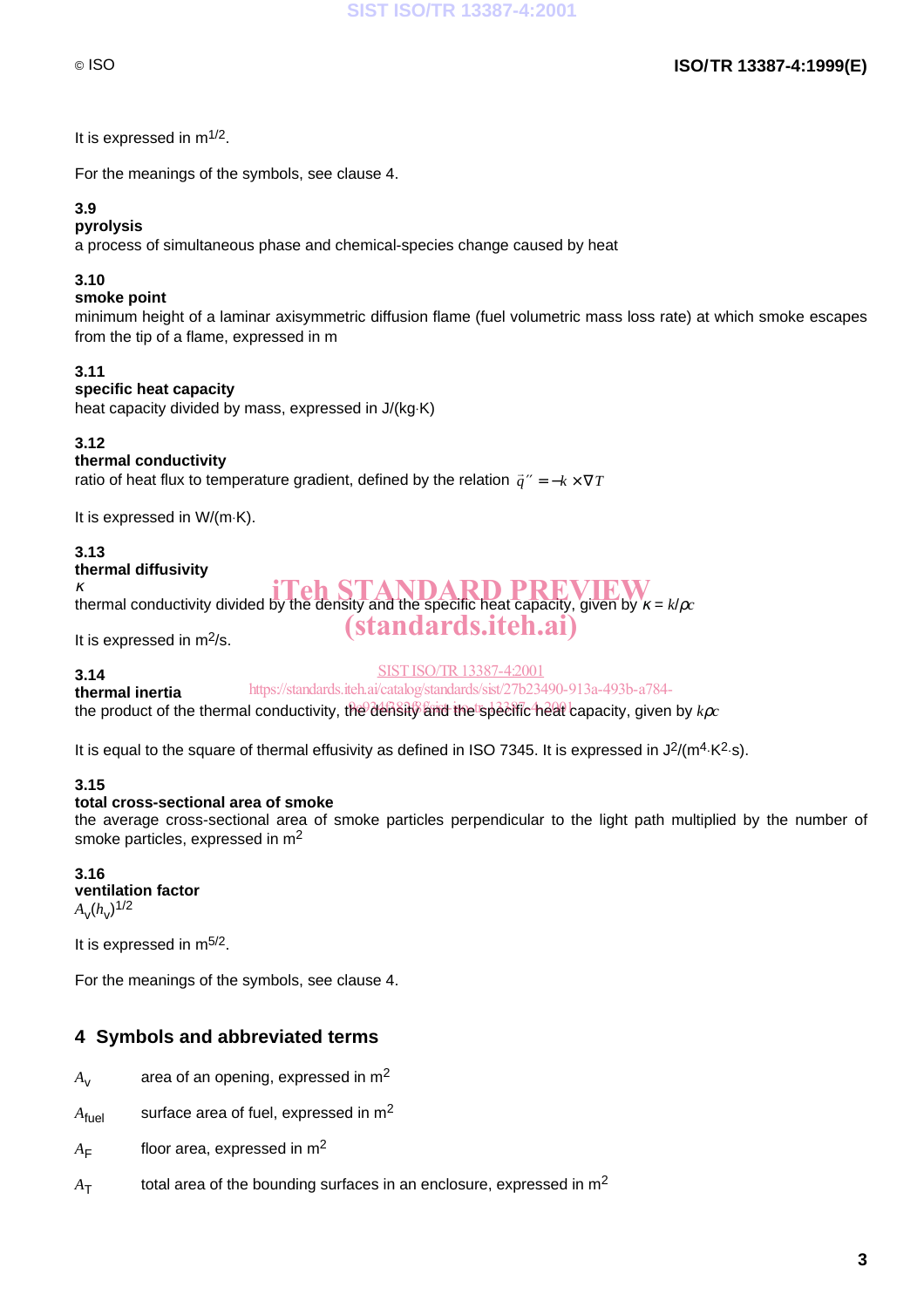#### **ISO/TR 13387-4:1999(E)** © ISO

|                       | ISO/TR 13387-4:1999(E)                                                                                                                                                                                                                         |
|-----------------------|------------------------------------------------------------------------------------------------------------------------------------------------------------------------------------------------------------------------------------------------|
| α                     | $Q_0 t_{\rm q}^{-2}$ , expressed in W·s <sup>-2</sup>                                                                                                                                                                                          |
| $F_0$                 | opening factor, expressed in m <sup>1/2</sup>                                                                                                                                                                                                  |
| $F_{V}$               | ventilation factor, expressed in m <sup>5/2</sup>                                                                                                                                                                                              |
| $f_X$                 | yield of species X, where $X = CO$ , $CO2$ , etc.                                                                                                                                                                                              |
| g                     | acceleration due to gravity, expressed in m/s <sup>2</sup>                                                                                                                                                                                     |
| $h_{\rm v}$           | height of an opening, expressed in m                                                                                                                                                                                                           |
| Ι                     | intensity of light after passing through smoke, expressed in W/m <sup>2</sup>                                                                                                                                                                  |
| $I_0$                 | intensity of light in clean air, expressed in W/m <sup>2</sup>                                                                                                                                                                                 |
| $\boldsymbol{k}$      | thermal conductivity, expressed in W/(m·K)                                                                                                                                                                                                     |
| $\cal K$              | extinction coefficient, expressed in $m^{-1}$                                                                                                                                                                                                  |
| κ                     | thermal diffusivity, expressed in W/(m·K)                                                                                                                                                                                                      |
| l                     | optical path length, expressed in m                                                                                                                                                                                                            |
| L                     | thickness of a specimen, expressed in m<br>'eh STANDARD PREVIEW                                                                                                                                                                                |
| $\boldsymbol{m}$      | smoke density, expressed in dB/m                                                                                                                                                                                                               |
| $m$ fuel              | standards.iteh.ai)<br>mass loss rate of fuel, expressed in kg/s                                                                                                                                                                                |
| $m_X$                 | SIST ISO/IR 13387-4:2001<br>generation rate of species X <sub>ia</sub> where X <sub>i</sub> = <sub>1</sub> GO <sub>/2</sub> CO <sub>bri</sub> etc <sub>ist</sub> expressed in kg/s <sub>1b-a784</sub><br>9e934f382f8f/sist-iso-tr-13387-4-2001 |
| N                     | total number of smoke particles                                                                                                                                                                                                                |
| n                     | number density of smoke particles, expressed in m <sup>-3</sup>                                                                                                                                                                                |
| φ                     | fuel to air equivalence ratio                                                                                                                                                                                                                  |
| $\dot{\varrho}$       | heat release rate, expressed in W                                                                                                                                                                                                              |
| $\dot{\mathcal{Q}}_0$ | heat release rate at the growth time in $t^2$ fires, expressed in W; usually taken as 1 MW                                                                                                                                                     |
| $\vec{q}$ "           | heat flux (density of heat flow rate), expressed in W/m <sup>2</sup>                                                                                                                                                                           |
| $q''_{\text{ext}}$    | external heat flux, expressed in W/m <sup>2</sup>                                                                                                                                                                                              |
| $q''_{\text{loss}}$   | heat loss from the surface by convection or radiation, expressed in W/m <sup>2</sup>                                                                                                                                                           |
| $\rho$                | density, expressed in kg/m <sup>3</sup>                                                                                                                                                                                                        |
| σ                     | effective absorption cross-section of a smoke particle, expressed in m <sup>2</sup>                                                                                                                                                            |
| T                     | temperature, expressed in °C                                                                                                                                                                                                                   |
| $T_{\rm ig}$          | ignition temperature, expressed in °C                                                                                                                                                                                                          |
| $T_{\rm L}$           | the lowest temperature at which a flammable mixture at its lean limit may burn, expressed in °C                                                                                                                                                |
| $T_{0}$               | initial surface temperature, expressed in °C                                                                                                                                                                                                   |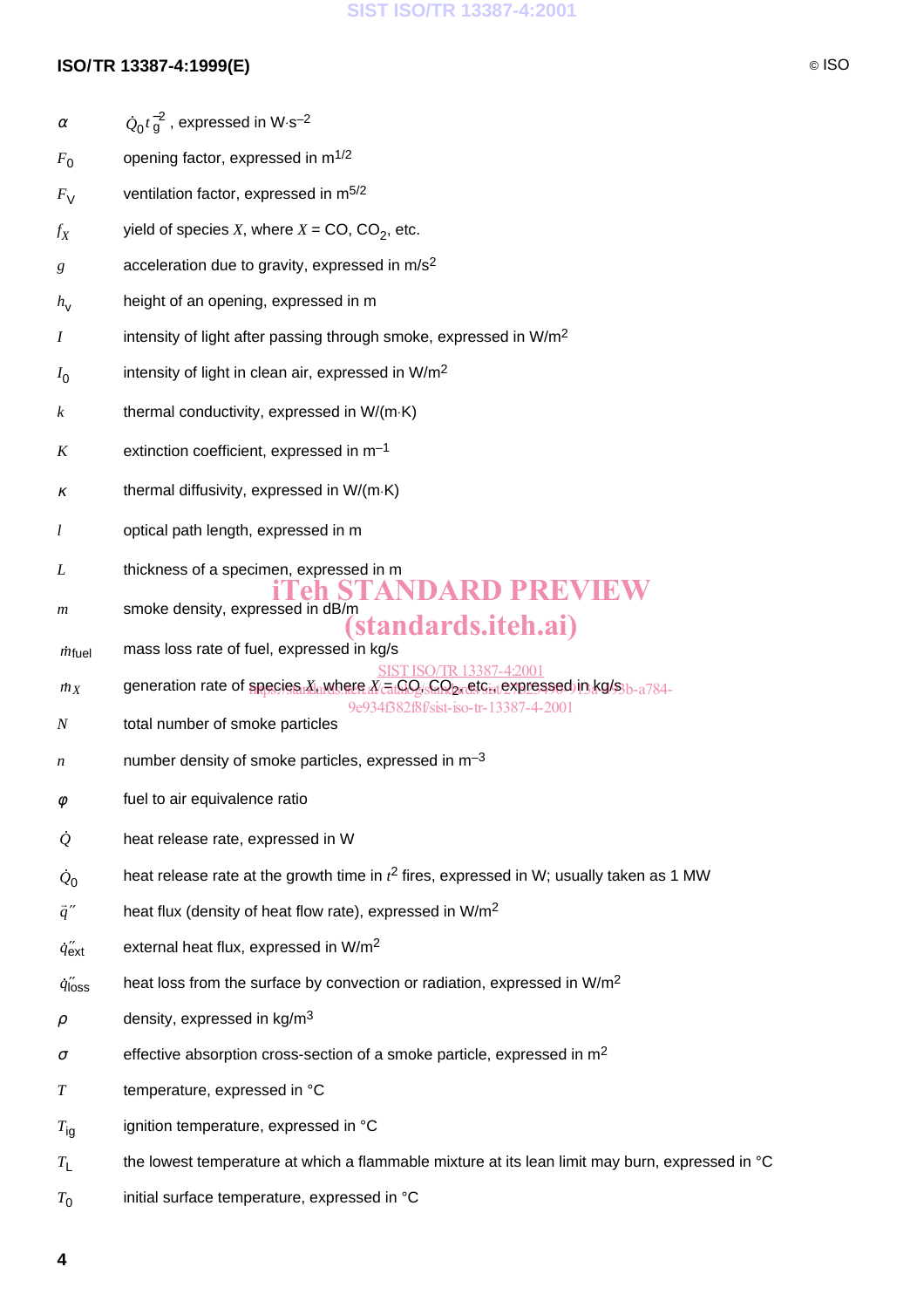$T_{\text{U}}$  the lowest temperature at which a flammable mixture at its rich limit may burn, expressed in  $\textdegree C$ 

- *t* time, expressed in s
- *t* g growth time in a  $t^2$  fire, expressed in s
- $t_{\rm ig}$ <sub>ig</sub> time to ignition (ignition delay), expressed in s
- $\tau$  time constant, expressed in s
- time to ignition (ignition delay), expressed in s<br>  $V_f$  volume flow rate, expressed in m<sup>3</sup>/s
- $V_X$  volumetric production rate of species *X*, where  $X = CO$ ,  $CO_2$ , etc., expressed in m<sup>3</sup>/s
- $x_f$  flame height, expressed in m
- $x<sub>p</sub>$  position of pyrolysis front, expressed in m

#### **5 Subsystem 1 of the total design system**

The approach adopted in the work of ISO/TC 92/SC 4 is to consider the global objective of fire safety design. The global design, described in more detail in ISO/TR 13387-1, is sub-divided into what are called "subsystems" of the total design. A key principle is that inter-relation and interdependence of the various subsystems are appreciated, and that the consequences of all the events in any one subsystem on all other subsystems are identified and<br>addressed. Another kev principle is that the design is time-based to reflect the fact that real fires vary in seve addressed. Another key principle is that the design is time-based to reflect the fact that real fires vary in severity and extent with time. Ignition represents zere  $\mathbf{y}$   $\mathbf{y}$   $\mathbf{q}$   $\mathbf{q}$   $\mathbf{q}$   $\mathbf{q}$   $\mathbf{s}$ .  $\mathbf{q}$   $\mathbf{t}$   $\mathbf{e}$   $\mathbf{h}$ .  $\mathbf{a}$   $\mathbf{i}$   $\mathbf{b}$ 

In ISO/TR 13387-1, the total fire safety design is illustrated by an information bus analogy. The information bus has three layers: global information, evaluation information and process information. In this information bus analogy, med the international medicines in the initiation and development of fire<sup>23490</sup> generation of the effluent and is illustrated in Figure 1. SS1 draws on other subsystems for the prescription of characterization of a fire and, in turn, provides information for the other subsystems to employ. Definitions of terms concerning the global information bus are given in ISO/TR 13387-1.

For example, SS1 provides the information on heat, smoke and species generation, which is then used by SS2 for the calculation of smoke movement out of the room and in the building and by SS5 to assess evacuation and rescue provisions. SS1 also calculates the temperature history in the enclosure of fire origin, which then is employed by SS3 to predict the structural behaviour. The temperature and flow profiles in the room are employed by SS4 to predict the detection of fire, as well as the activation of smoke control and suppression systems. The time of activation of active control systems is then fed back by SS4 to SS1 for the prediction of subsequent fire development and smoke and species generation. The initiation of a fire and its development outside the enclosure of origin are also calculated by SS1.

The evaluations, and processes needed to do the evaluations, are discussed in detail in clause 6.

#### **6 Subsystem 1 evaluations**

#### **6.1 General**

In this clause, various fire phenomena and consequences of fire will be discussed. The required input information and the possible output information will be identified. Areas for which shortages in engineering methods and lack of knowledge are known to exist will be addressed. The text makes reference to existing acknowledged literature, whenever such is available.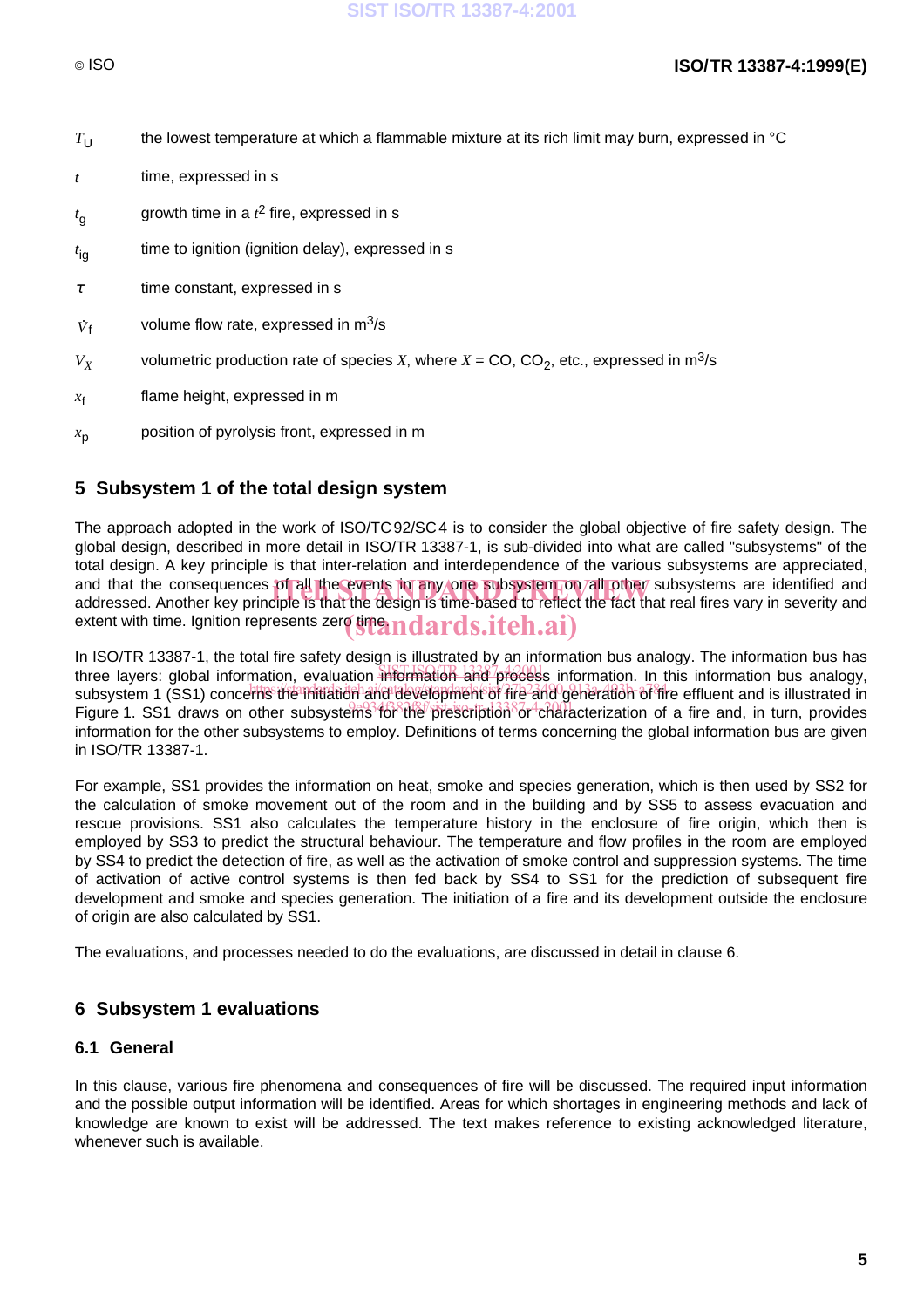#### **6.2 Initiation of fire**

#### **6.2.1 Evaluation of initiation of fire**

In deterministic fire safety engineering design, ignition is often simply assumed to occur and no calculations on the ignition process are performed. In other instances, especially when the combustible contents and the distribution of ignition sources in the room of fire origin are known, performing calculations on the ignition process can provide valuable information on the possible fire development in the room. Evaluation of ignition is needed especially when the fire safety engineer has to evaluate whether one product can be replaced by another, all other design parameters being fixed. Often the task is to consider if a potential ignition source is likely to cause ignition of adjacent items, i.e. if the first item ignited will cause a second item to be ignited, and thereby the fire to spread to a hazardous extent.

## iTeh STANDARD PREVIEW (standards.iteh.ai)

SIST ISO/TR13387-4:2001 https://standards.iteh.ai/catalog/standards/sist/27b23490-913a-493b-a784- 9e934f382f8f/sist-iso-tr-13387-4-2001